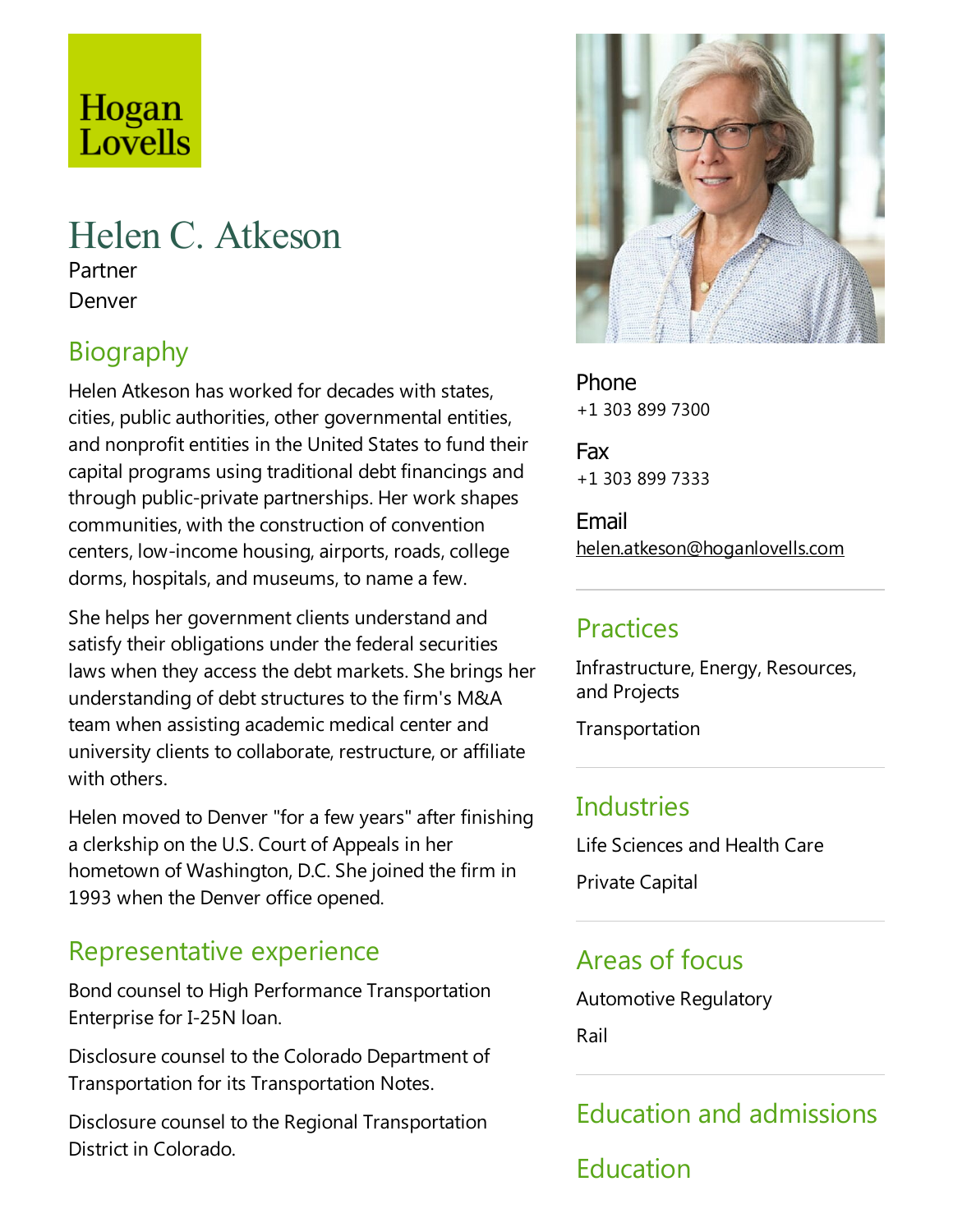Issuer's counsel and disclosurecounsel to E-470 Public Highway on major bond issuances.

Finance counsel to Vanderbilt University in connection with its sale of medical center assets to newly formed Vanderbilt University Medical Center.

Disclosure counsel to the Colorado Housing and Finance Authority.

Disclosure counsel to the Regents of the University of Colorado.

Disclosure counsel to the Colorado Water Resources and Power Development Authority.

Disclosure counsel to the State of Colorado for the Higher Education Certificates of Participation.

Underwriters' counsel for financings by the New Mexico Finance Authority.

General counsel for College Invest and the Colorado 529 Plans.

#### Awards and rankings

- Public Finance Law, The Best Lawyers in America, 2007-2018, 2021
- Denver Public Finance Law Lawyer of the Year, The Best Lawyers in America, 2018
- **Finalist Outstanding Women in Business award,** Denver Business Journals, 2017
- Colorado Super Lawyers, 2006-2021

### Latest thinking and events

- **Press Releases** 
	- **Hogan Lovells advises Colorado's Regional** Transportation District on US\$340m bond issuance
- **Hogan Lovells Publications** 
	- A Comparative Guide: Impact of COVID-19 on the Infrastructure and Energy Sector
- **■** Analysis
	- $\blacksquare$  Basic considerations on public-private partnerships (P3s) by colleges and universities

J.D.,The Catholic University of America, Columbus School of Law, 1982

B.A., Duke University, 1979

#### **Memberships**

Fellow, American College of Bond Counsel

Member, American Bar Association

Member, Colorado Bar Association

Member, National Association of Bond Lawyers

President of the Board of Directors, National Association of Bond Lawyers

#### Bar admissions and qualifications

Colorado